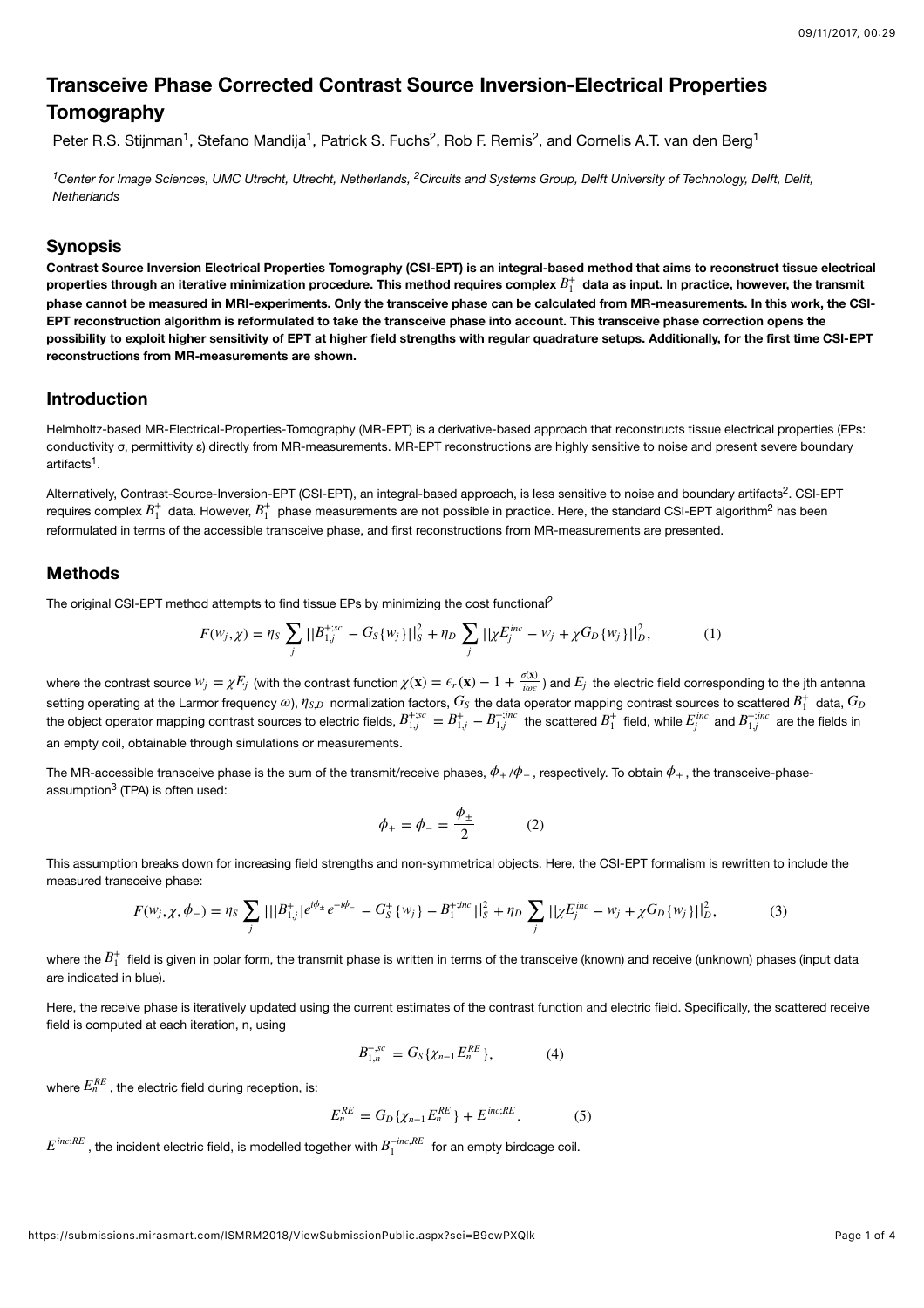First, the impact of TPA on CSI-EPT was investigated using 2D-line source simulations (Matlab), mimicking the center plane of a birdcage coil. The field distributions were computed using the phantom contrast (*Fig.1*) and used as input for CSI-EPT reconstructions. Comparison between the EPs reconstructions from TPA (eq.1) and Transceive-Phase-Corrected (TPC, eq.3) was therefore performed.

Furthermore, the impact of noise and field strength was also investigated with realistic Signal-to-Noise-Ratio (SNR) values<sup>4</sup>.

Additionally, 3D-FDTD simulations (Sim4Life, ZMT, CH) were performed modeling a 68 cm 3T birdcage coil. Finally, comparison between CSI-EPT and MR-EPT conductivity reconstructions was performed.

MR-measurements (3T, Ingenia, Philips, Netherlands) were conducted using the body/head-coils for transmission/reception, respectively. The  $B_1^{\pm}$ magnitude was measured with an AFI sequence<sup>5</sup>. The transceive phase was computed by combining two Spin-Echo sequences with opposite readout polarities<sup>3</sup>, and by compensating for the head coil receive sensitivity using an available vendor specific algorithm (CLEAR).

## **Results & Discussion**

 $\frac{f_{\rm i}^2}{2}$  shows  $\phi_+$  and  $\frac{\phi_{\pm}}{2}$  from simulations, measurements and reconstructions. The reconstructed  $\phi_+$  from MR-measurements resembles well the  $\mathsf{s}$ imulated  $\phi_+$  even though the transceive phase in the 2D-model has a bigger curvature.

*Figure 3* shows the absolute error in conductivity and permittivity reconstructions at 3T and 7T assuming noiseless input data for TPA and TPC. For TPA, the EPs reconstruction error increases with the field strength. If TPC is used, this error is strongly reduced.

*Figure 4* shows that the error in CSI-EPT reconstructions is due to noise at low field strengths, whereas it is mainly due to the TPA at higher field strengths. If TPC is used, the reconstruction error decreases with increasing field strength, which is due to the intrinsic increase in SNR and RF field curvature.

*Figure 5* shows that MR-EPT reconstructions are highly sensitive to noise (even if high NSA is used), while CSI-EPT reconstructions are more noiserobust. CSI-EPT suffers less from boundary issues compared to MR-EPT. However, CSI-EPT suffers from inaccuracies where the electric field is small (center of the phantom). CSI-EPT permittivity reconstructions (not shown) were not representative, most likely due to a mismatch between the modeled incident fields and the incident fields in the MR-experiment. This mismatch can be considered a systematic error to be further investigated.

# **Conclusion**

In this work, the CSI-EPT algorithm has been reformulated to avoid the need of the transceive phase assumption, opening the way for EPT reconstructions at ultra-high frequencies with a standard birdcage coil setup. Additionally, for the first time CSI-EPT reconstructions from MRmeasurements were presented, demonstrating more noise-robustness and less spatial boundary error propagation compared to MR-EPT reconstructions. Still, further investigation to obtain more reliable incident fields and 2D model is required for CSI-EPT.

## **Acknowledgements**

No acknowledgement found.

## **References**

**[1]** S. Mandija, A.Sbrizzi, P.R. Luijten, and C.A.T. van den Berg, "Error analysis of Helmholtz-based MR-Electrical Pproperty Tomography", Magnetic Resonance in Medicine,2017;early view. doi:10.10002/mrm.27004.

**[2]** E. Balidemaj, C.A.T. van den Berg, J. Trinks, A.L.H.M.W. van Lier, A.J. Nederveen, L.J.A. Stalpers, H.Crezee, and R.F. Remis, "CSI-EPT: A Contrast Source Inversion Approach for Improved MRI-Based Electric Properties Tomography," IEEE Transactions on Medical Imaging,2015;1788–1796.

**[3]** A.L.H.M.W. van Lier, D.O. Brunner, K.P. Pruessmann, D.W.J. Klomp, P.R. Luijten, J.J.W. Lagendijk, and C.A.T. van den Berg, "B1+ phase mapping at 7 T and its application for in vivo electrical conductivity mapping," Magnetic Resonance in Medicine,2012; 552–561.

**[4]** C.M. Collins and M.B. Smith, "Signal-to-noise ratio and absorbed power as functions of main magnetic field strength, and definition of rf pulse for the head in the birdcage coil", Magnetic Resonance in Medicine,2001;684–691. doi:10.1002/mrm.1091.

**[5]** V.L. Yarnykh, "Actual flip-angle imaging in the pulsed steady state: A method for rapid three-dimensional mapping of the transmitted radiofrequency field", Magnetic Resonance in Medicine,2007;192–200.

#### **Figures**

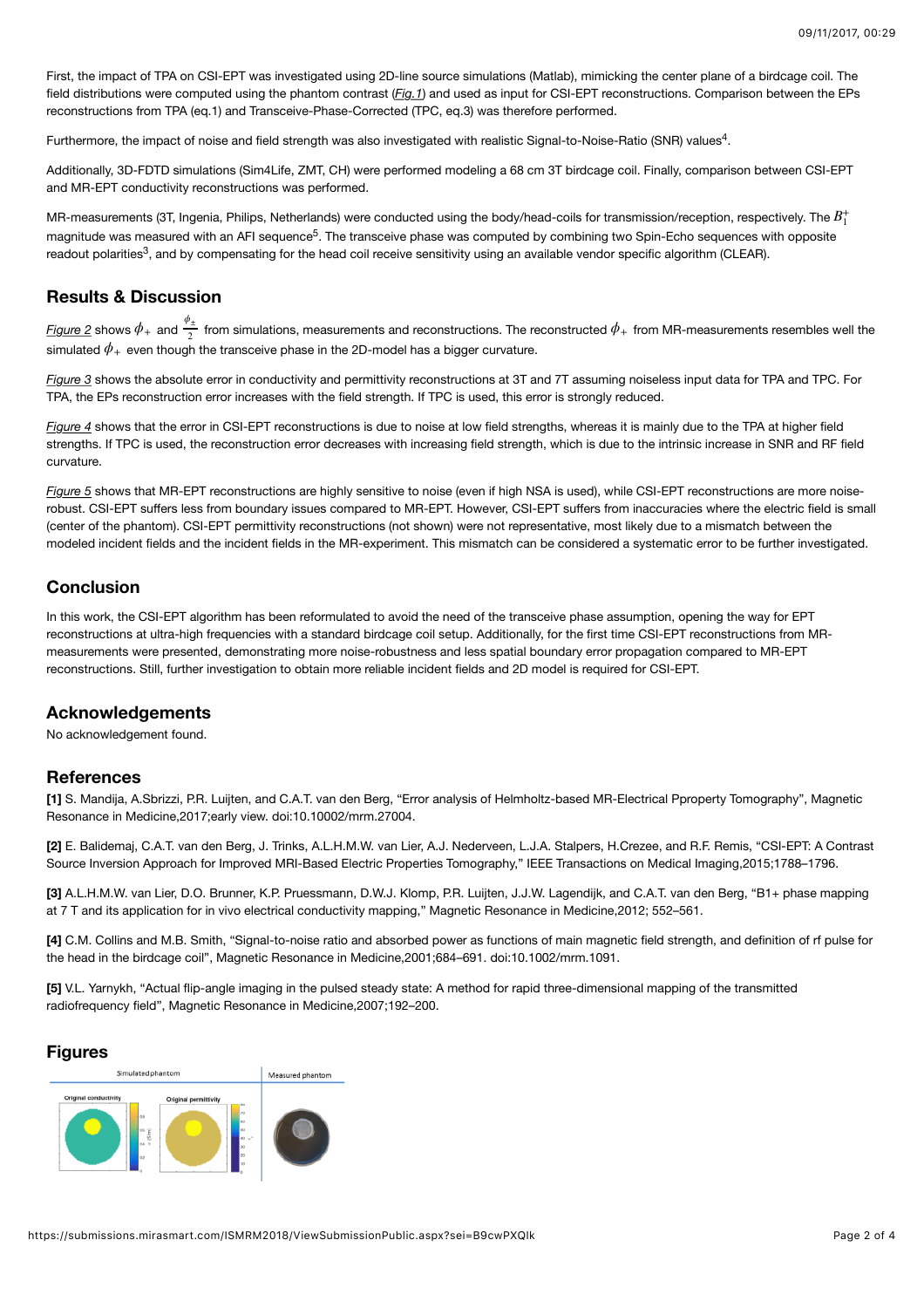*Figure 1*: The dielectric properties of the phantom used for the Matlab simulations. Inner compartment: σ = 1 S/m, ε = 80; outer compartment: σ = 0.5 S/m, ε = 70. The phantom has a diameter of 12.8 cm and a length of 15 cm. The inner tube has a diameter of 3.6 cm and a length of 15 cm. The subfigure on the right shows the agar-based phantom, which had roughly the same dimensions but slightly lower conductivity values (0.95 S/m for the inner tube and 0.45 S/m for the outer compartment).



*Figure 2*: Top row: the transmit phase Φ+. From left to right: the first sub-figure is the simulated Φ+ at 3T (Matlab), the second subfigure is the Φ+ simulated with Sim4Life, the third sub-figure is the reconstructed Φ+ from MR-measurements at 3T, and the fourth sub-figure is the Φ+ simulated at 7T (Matlab). Bottom row: the transceive phase Φ±. From left to right, the same structure as the top row is adopted. However, only Matlab simulations are presented for 7T.



*Figure 3*: The top row shows the absolute error in the CSI-EPT conductivity reconstruction. The bottom row shows the absolute error in the CSI-EPT permittivity reconstruction. The first column refers to CSI-EPT reconstruction at 3T with the TPA as input data, the second column refers to the CSI-EPT reconstruction at 3T with the reformulated algorithm (TPC). The third and fourth columns are the same as the first two but at 7T.



Figure 4: Example of noisy B<sub>1</sub><sup>+</sup> magnitude and transceive phase maps at 3T (top-left, top middle), used in the simulations, are shown. The ROI used to compute mean absolute errors is shown in the top-right sub-figure. The plots in the bottom row show the mean absolute error for different field strengths if TPA (bottom-left) or TPC (bottom-right) is used for noisy input data. Note that for TPC, the error is one order of magnitude lower than TPA.